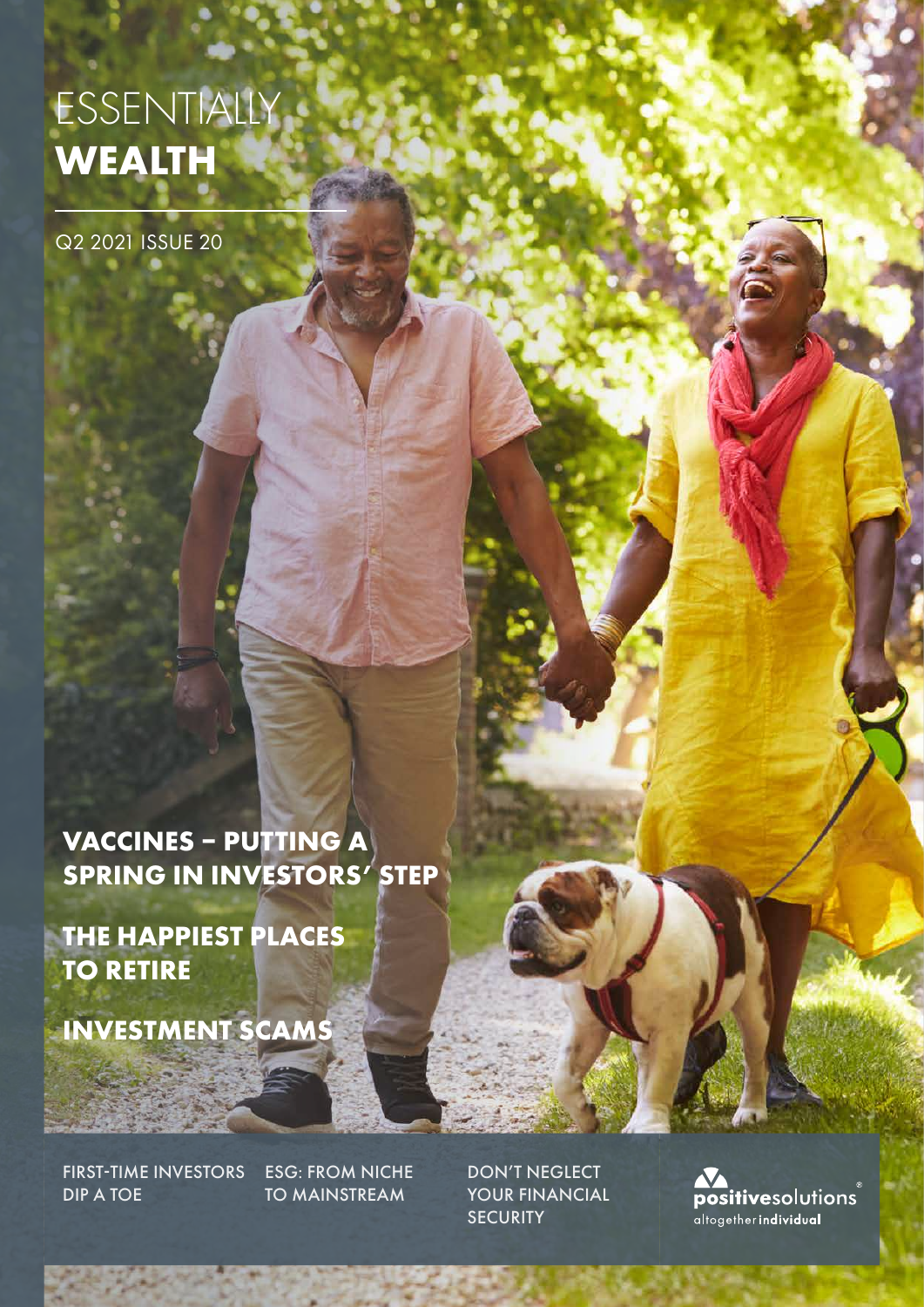## IN THIS ISSUE

| $\overline{2}$ |
|----------------|
| 3              |
| 3              |
| 4              |
| 5              |
| 5              |
| 6              |
| 6              |
| 7              |
| 8              |
| 8              |
|                |



# VACCINES – PUTTING A SPRING IN INVESTORS' STEP

The arrival of spring is generally associated with a sense of optimism and, this year more than ever, we are all certainly in need of a positive boost. Thankfully for investors, there are increasingly hopeful signs on the horizon, with a growing belief that we are now at least starting on the road to economic recovery.

## **Reasons to be hopeful**

The successful development and rapid rollout of COVID-19 vaccines has provided hope that we will soon be able to live with the virus. As well as protecting vaccinated individuals, there are encouraging signs that the immunisation programme will slow transmission in the community. This has raised hopes of a significant, vaccinepowered revival in economic activity later this year.

### **Rebound in global growth**

This vaccine-fuelled optimism is reflected in recent economic forecasts; the International Monetary Fund's latest projections suggest that the global economy is set to expand by 6% this year and 4.4% in 2022. For the UK, the IMF forecast growth of 5.3% this year, up from a previous forecast of 4.5% made in January, followed by growth of 5.1% in 2022.

#### **Negative rates?**

A further boost to equity investments could stem from negative interest rates. Although it remains unclear whether such a policy will be introduced, back in February, the Bank of England gave banks and building societies six months to prepare for such a possibility. If enacted, sub-zero rates would further reduce the incentive to keep money in deposit accounts and thereby potentially increase demand for equities, placing greater emphasis on investment portfolios.

### **Spring clean your finances**

Although the economic outlook is uncertain, there are positive signs for investors and the need to ensure your investment portfolio is working hard for you is more important than ever. Now could be the perfect time to review your portfolio and rebalance the allocation of asset classes, if necessary, to ensure your investments are welldiversified and performing in line with your long-term requirements and objectives.

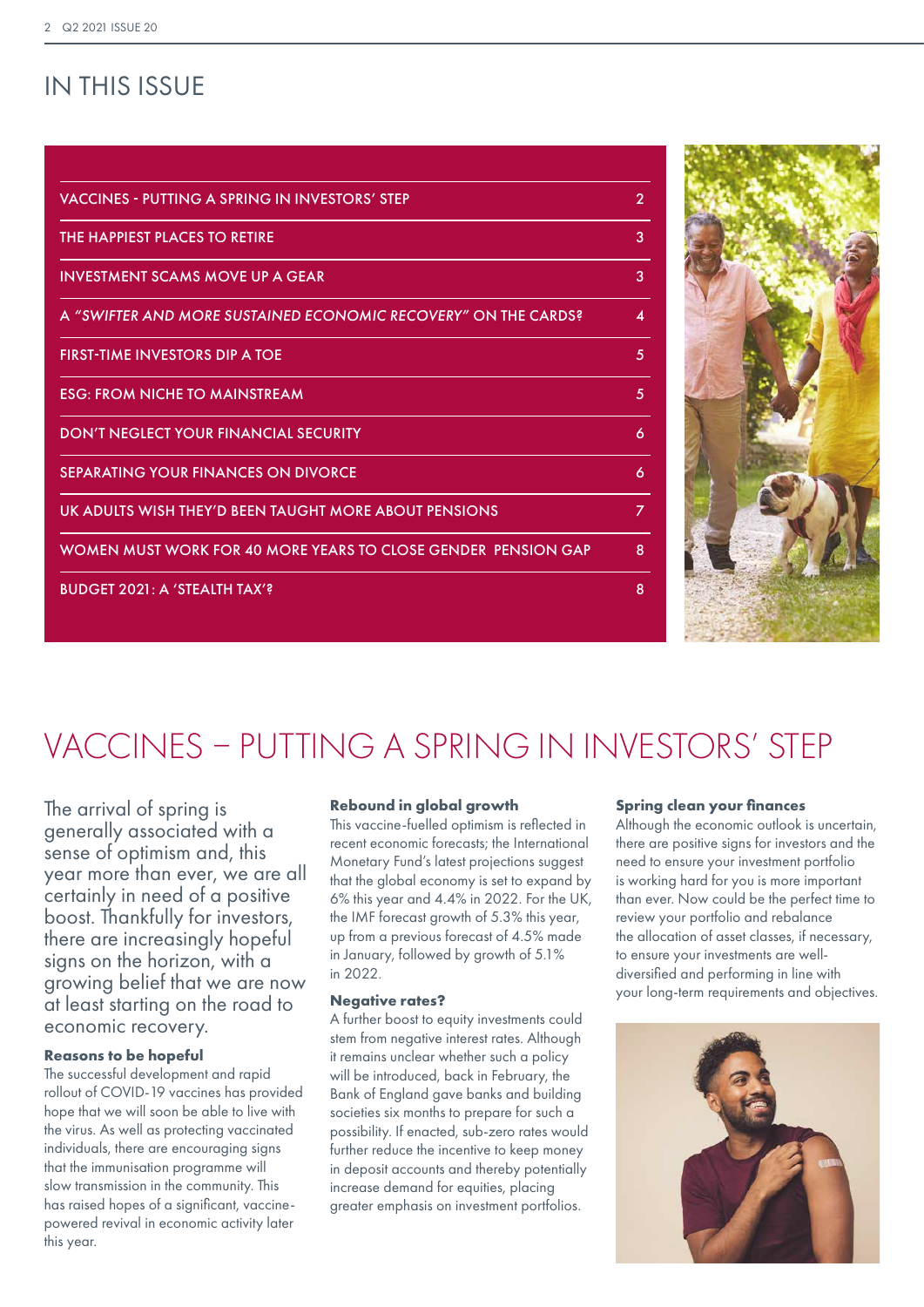## THE HAPPIEST PLACES TO RETIRE

Whether retirement is a long way off or just around the corner, retiring as comfortably as possible is likely to be a primary objective.

Having analysed the happiest cities to spend retirement across the globe, one study<sup>1</sup> has revealed that Helsinki takes the number one spot. The research also shows that people typically need a pension pot of around £225,000 to comfortably retire in one of these cities.

#### **Best places to retire**

The analysis used a *'happiness index'* to rank cities from around the world. This was based on findings from the *'World Happiness Report'* as well as cost of living, average salary and life expectancy data from over 50 countries.

Alongside Helsinki, three more northern European capitals – Copenhagen, Reykjavik and Oslo – also featured in the world's top five cities with the happiest retirees. Switzerland's Geneva made up the final member of the quintet, sitting third on the list.

### **UK makes the top 20**

When taking into account not only the happiest but the most affordable places to retire, Australia's Melbourne topped the list. Reassuringly, Belfast, Edinburgh and London also featured among the world's top 20 happiest retirement cities ranked on this basis.

1 Audley Villages, 2020

## **HELSINKI TAKES THE NUMBER ONE SPOT**





## INVESTMENT SCAMS MOVE UP A GEAR

The number of fraudsters using the details of legitimate firms to rope unsuspecting consumers into investment scams increased by 29% in the year to September 2020.

The methods employed by investment scammers have become increasingly sophisticated, with the Financial Conduct Authority (FCA) issuing a warning in January against these so-called 'clone firm' scams<sup>2</sup>.

## **What is a clone firm?**

According to the FCA, clone firms are *'fake firms set up by scammers using the name, address, and 'Firm Reference Number' (FRN) of real companies authorised by the FCA.'* 

The FCA currently has a warning list of 'clone firms' on its website, which you should check carefully before handing over your money: www.fca.org.uk/scamsmart/ warning-list.

## **Financial uncertainty can increase susceptibility**

The climate of uncertainty caused by the pandemic has left many consumers worried about their finances, which in turn has increased their vulnerability to 'too good to be true' investment offers.

However, with an average of £45,242 lost by victims of 'clone firm' investment scams in 2020, it pays to be cautious.

## **Don't lose out**

If you have any doubts whatsoever that an investment opportunity is legitimate, please speak with us. We can help you spot the signs of fraud and keep your hard-earned money where it belongs.

2 FCA, 2021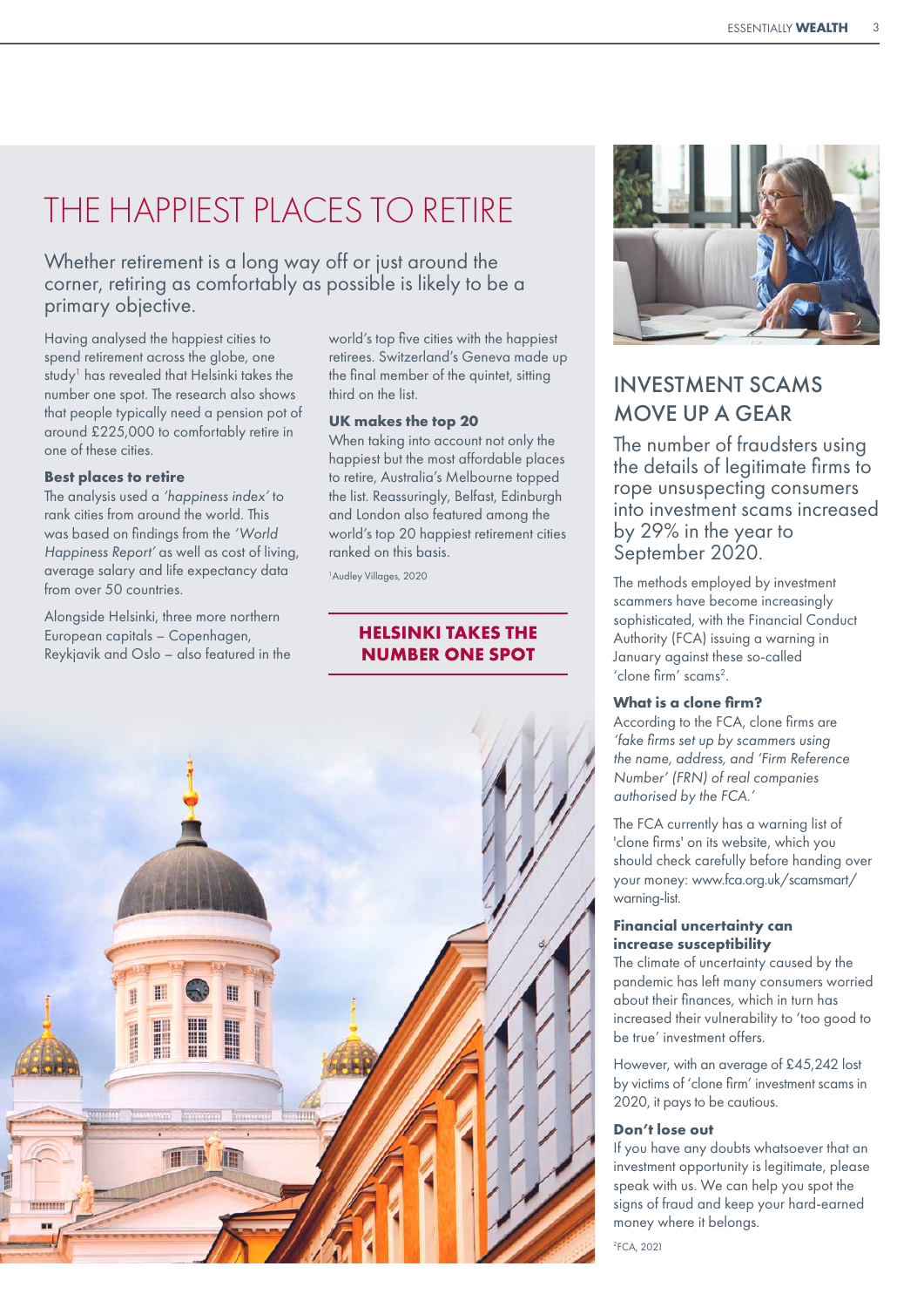## A *"SWIFTER AND MORE SUSTAINED ECONOMIC RECOVERY"* ON THE CARDS?

Continued support during the pandemic was, unsurprisingly, the main focus of Rishi Sunak's Budget Statement on 3 March, in what continues to be an exceptionally challenging time for all global economies.

The Chancellor proclaimed that he would *"continue doing whatever it takes*" by outlining a three-point plan offering support for jobs and businesses, fixing finances, and charting economic rebound, which he anticipated will be *"swifter and more sustained"* than previous expectations.

He revealed the UK medium-term economic outlook from the Office for Budget Responsibility (OBR). Over the remainder of 2021, a strong economic rebound for the UK is forecast, as restrictions ease and allow economic activities to resume. The OBR forecasts that growth will moderate towards the end of 2021 and output will return to its pre-pandemic level in mid-2022, six months earlier than previous predictions, reflective of the faster rollout of the vaccination programme.

The Chancellor was left with little room for manoeuvre when it came to taxation, as the Conservative manifesto pledged not to alter Income Tax, National Insurance or VAT, so some key tax thresholds will now be frozen. For example, the Personal Allowance has risen with inflation for 2021-22 as planned, to **£12,570**, before 20% Income Tax becomes payable, and the higher rate threshold, at which people start to pay tax at 40%, has risen to **£50,270**, but then both thresholds will be frozen at these levels until April 2026. Similarly, tax thresholds for the pension Lifetime Allowance, Inheritance Tax and the annual exemption for Capital Gains Tax will be frozen until 2026.

In other Budget news – the Treasury has announced plans to launch a 'green savings bond' later this year through

National Savings & Investments (NS&I). The investment will allow UK savers to invest in green projects. Funds raised will be earmarked for projects such as renewable energy and clean transport. Full details of the bond are yet to be revealed.

## **A STRONG ECONOMIC REBOUND FOR THE UK IS FORECAST, AS RESTRICTIONS EASE AND ALLOW ECONOMIC ACTIVITIES TO RESUME**

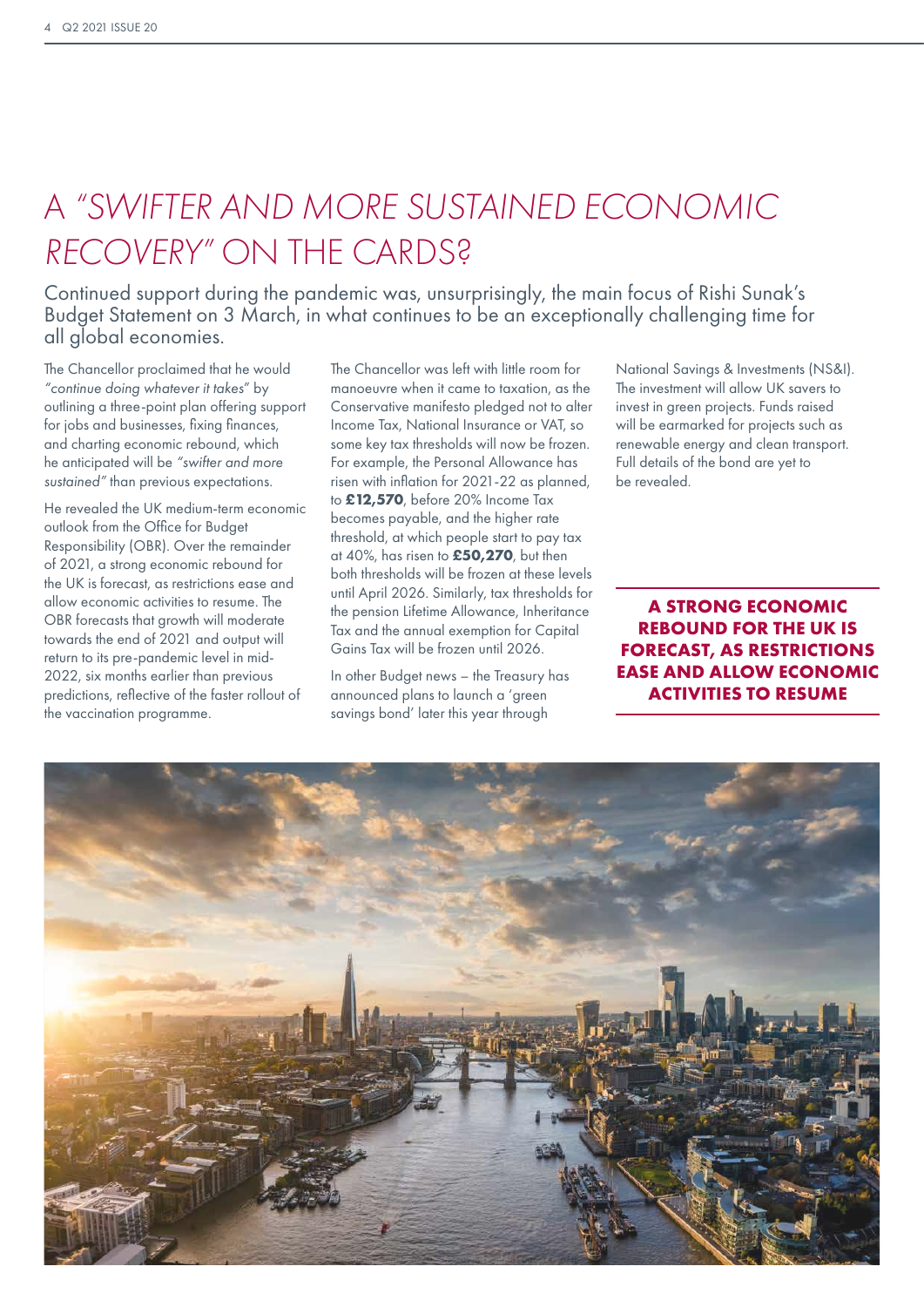

## FIRST-TIME INVESTORS DIP A TOE

With interest rates plummeting to record lows and rumours of negative rates on the horizon, many savers are shying away from traditional savings accounts and trying their hand at investing, though it remains important to hold enough for emergencies in accessible, risk-free form.

While the pandemic has caused financial difficulty for many families over the past year, others have been able to put more money aside as a result of spending less on non-essential items. Official figures<sup>3</sup> show that the household savings ratio increased from 9.6% in Q1 2020 to a record high of 29.1% in Q2.

## **Saving vs investing**

A total of £125bn was deposited into savings accounts last year, according to Bank of England data, and that figure is expected to rise substantially during the first half of 2021. Many people have therefore seen their savings balances grow at a time when savings rates have hit rock bottom,

prompting many to turn their backs on cash and dip their toes into the investment waters.

### **The importance of advice**

With so many funds available, the investment process can appear daunting and it can be difficult to know where to start. Working out a sound investment plan with sensible goals is key, as is seeking financial advice before you begin.

### **Invest over the long term**

Investing should be a long-term commitment and it's important to have a savings safety net in place before you start. Historically, while investing in equities has delivered better returns than cash, there is inevitably a risk the value of investments can fall. This means we need to establish your risk tolerance before recommending any investments.

Whether you're thinking about your pension, creating an investment portfolio, a stocks and shares Individual Savings Account (ISA), or even a Junior Individual Savings Account (JISA) for a family member, we can help you begin your investment journey.

3 UK Parliament, 2021

## ESG: FROM NICHE TO MAINSTREAM

Environmental, social and governance (ESG) investing looks set to continue gaining traction, as ESG factors increasingly merge into mainstream investment strategies, new research suggests.

ESG investing has grown substantially across the world over the past few years, with investors becoming increasingly keen to learn where their money is going and whether it is having a positive impact. A survey conducted by CoreData has revealed that 73% of UK fund buyers now expect all investment funds to incorporate ESG factors within their strategies in the next five years<sup>4</sup>.

### **Pandemic a key driver**

Additional findings suggest the pandemic has accelerated this momentum, with eight out of ten UK fund investors saying it has increased their focus on ESG. Commenting on the survey, founder and principal of CoreData, Andrew Inwood, said, *"The pandemic has helped reset humanity's moral compass and encouraged people to favour investments aligned with their beliefs and values."* 

## **COP26 could highlight ESG investing**

As for the most important ESG concerns, separate research<sup>5</sup> has shown that environmental issues top the list, particularly pollution and waste, and climate change. The trend towards ESG investing is likely to be further heightened in the run-up to the 26th UN Climate Change Conference of the Parties (COP26) which is being hosted by the UK in Glasgow this November.

The election of President Biden and his commitment to an ambitious new climate regime could also raise the profile of both COP26 and climate change issues in general. As a result, ESG investing is likely to remain firmly in the spotlight.

4 CoreData, 2021, 5BlackRock, 2020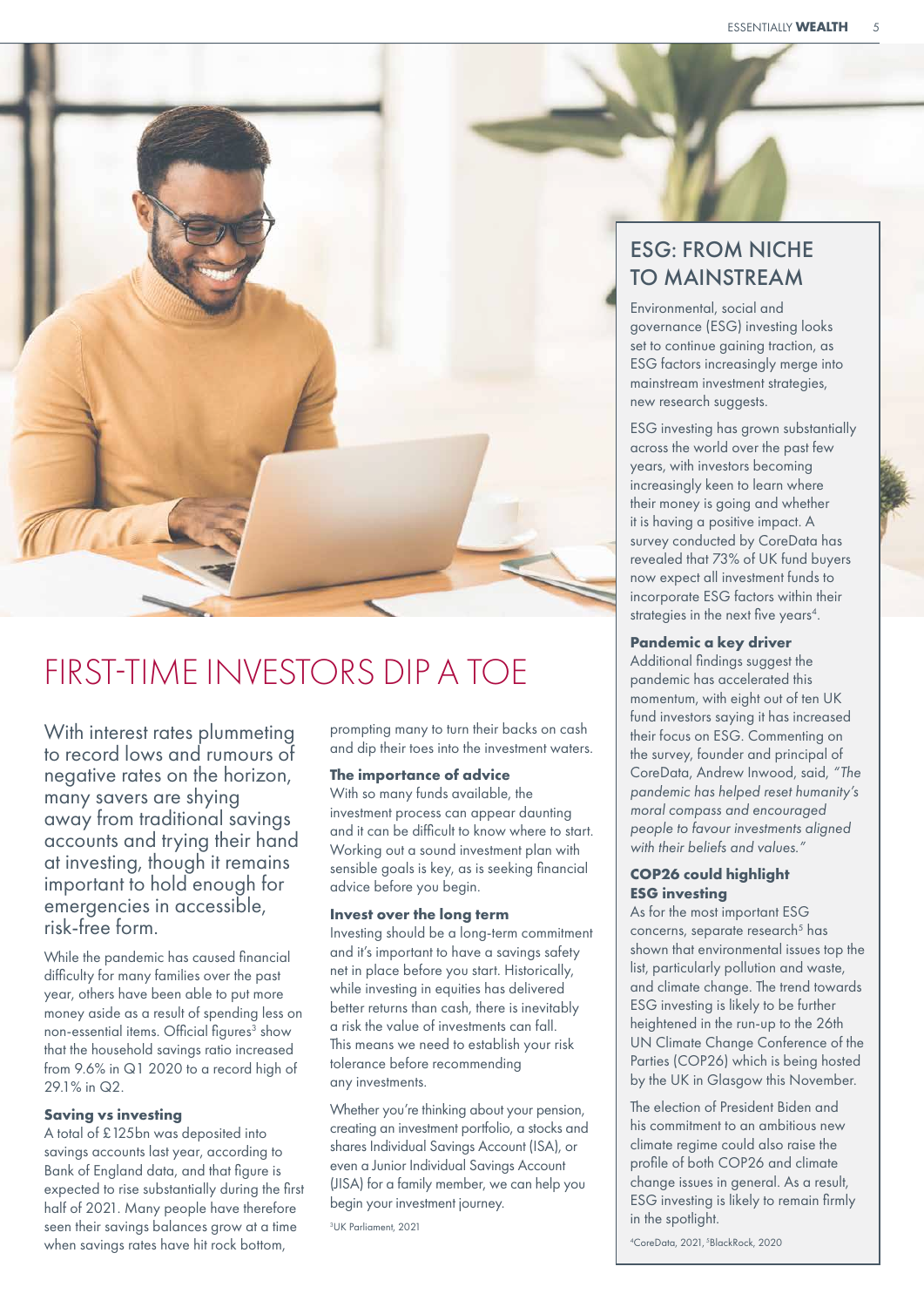## DON'T NEGLECT YOUR FINANCIAL SECURITY

Financially supporting family members remains high on the agenda for a third of potential retirees, who spend more than  $£3,700$  a year helping loved ones<sup>6</sup>.

With retirees planning on an average retirement income of £20,663, they anticipate around a fifth of this will be used to support the finances of younger family members.

## **Accommodation and cash top priorities**

As part of this support, 28% say they allow their family to live with them rent free, while one in four give regular cash to help cover living costs. One in five also cover some or all of their family's household bills and 19% pay for treats such as holidays. A further 15% say they have helped fund a property purchase, and 13% pay for university fees.

### **Your financial security matters too**

It's only natural to want to help support family members, particularly in the current economic climate. However, pension savings have also been impacted by the pandemic and this could see some retirees having to tighten their belts. In turn, this could affect how much they can financially support others. We can help you work out how much support you can realistically provide without compromising your longterm financial future.

6 Key, 2020



## SEPARATING YOUR FINANCES ON DIVORCE

The pandemic and resulting lockdowns have put great pressure on many couples over the past year or so, and many relationships have sadly suffered as a result. The financial implications of this can be challenging.

**How to split your finances** As part of the divorce process, a decision will need to be made on how

to fairly divide financial assets such as the family home, money in current and savings accounts, pensions and investments. Couples will need to consider whether they are entitled to a share in the sale proceeds of the property, for example, as well as the value of maintenance payments required to keep up with their own and their children's lifestyle.

Splitting up at a time when many people's finances are already squeezed can make the situation all the more stressful and it can be hard to come to an agreement. If this happens, a couple may still be able to settle out of court by hiring a trained mediator or collaborative lawyer. If not, a court may have to decide.

When it comes to dividing assets taxefficiently, we can provide support and guide you through how to best invest the proceeds of any potential settlement.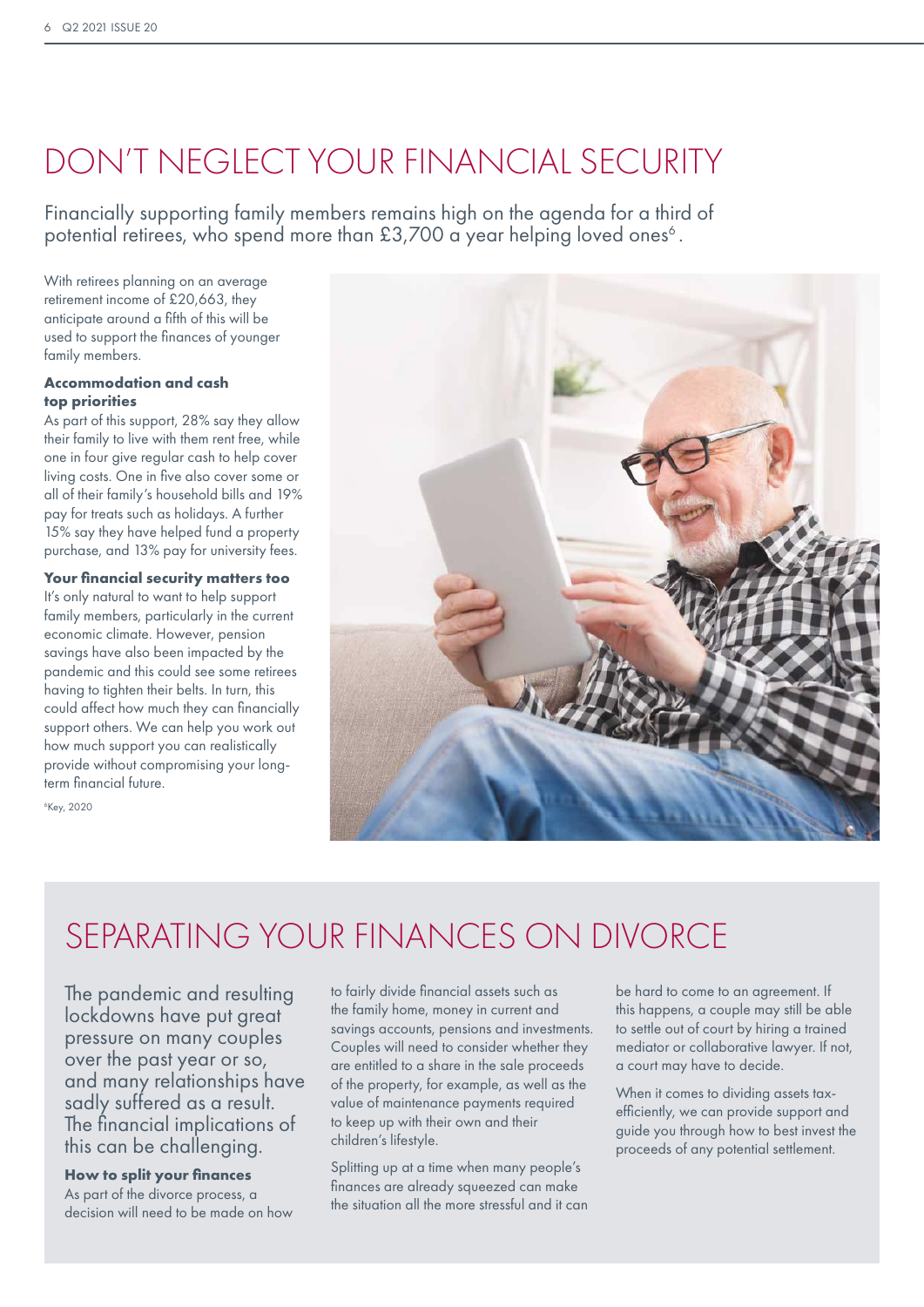

## UK ADULTS WISH THEY'D BEEN TAUGHT MORE ABOUT PENSIONS

How much of what you were taught at school do you use in your everyday life? More than two-thirds of British employees wish they had been taught more financial skills at school, believing this would have improved their financial situation later in life<sup>7</sup>.

## **55% OF UK ADULTS DON'T FEEL COMFORTABLE TALKING ABOUT MONEY**

Pensions sit at the top of this list, with 40% of respondents saying better education would have encouraged them to take their own pension more seriously while they were young.

#### **Skills we wish we'd learnt**

Other financial topics British workers wish they had learnt about at school include:

- Basic money management (e.g. budgeting) – **28%**
- Saving methods **28%**
- General investment knowledge – **27%**
- Understanding interest rates 23%
- **Mortgages and how to apply for them** – **21%**

## **Financial embarrassment**

A separate study<sup>8</sup> has revealed that 55% of UK adults don't feel comfortable talking about money, with nearly one in five (18%) citing shame or embarrassment as the primary reason. This is despite 48% saying they regularly worry about their finances.

## **The value of financial advice**

Whether you have financial concerns or you're looking for help understanding financial basics, we're not here to judge. We can provide simple, jargon-free advice that can help you take control of your finances once and for all.

7 Portafina, 2019 8 Money and Pensions Service, 2020